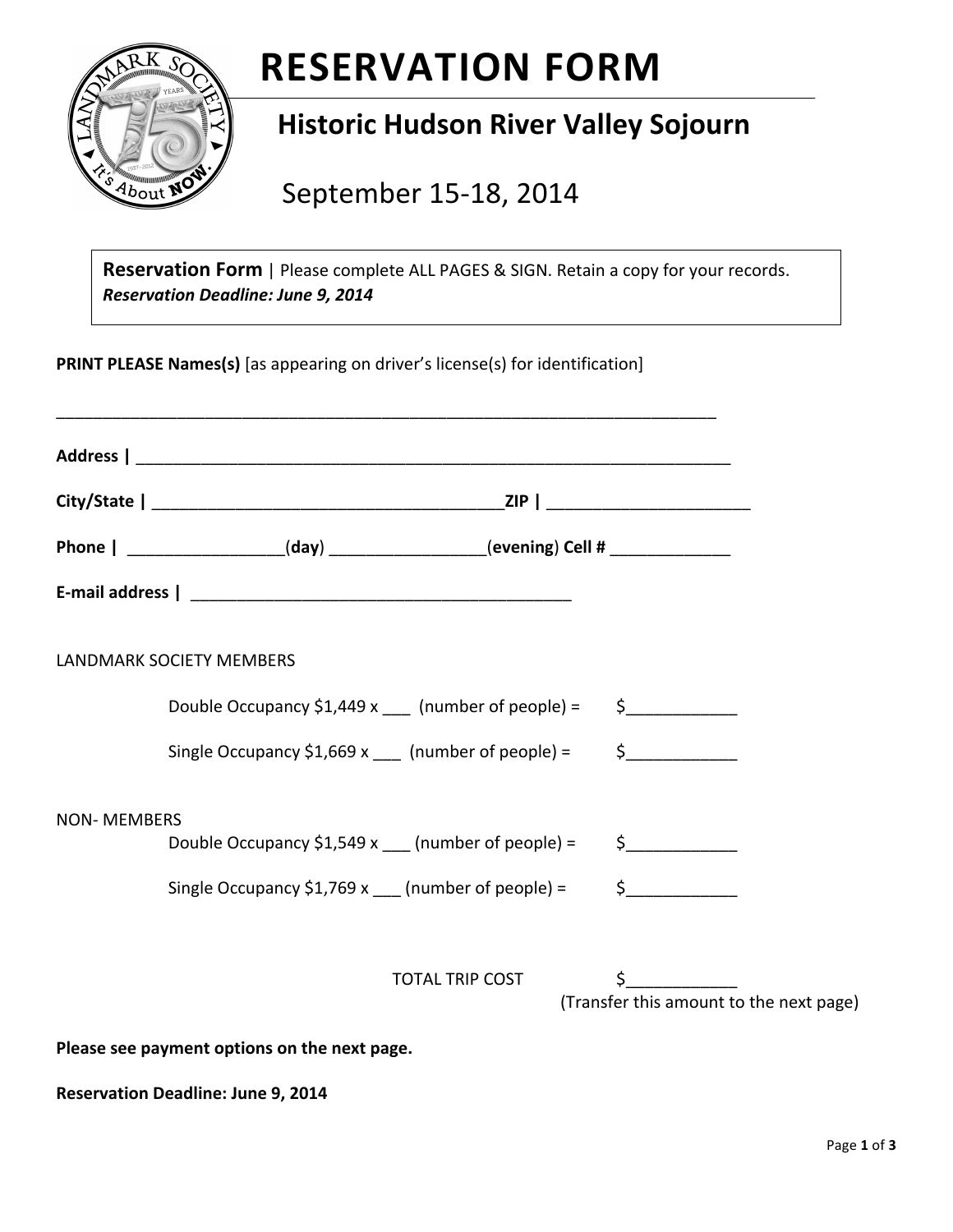| <b>Payment Information</b>                                                            |                                                           | Branch Sc |
|---------------------------------------------------------------------------------------|-----------------------------------------------------------|-----------|
| Your TOTAL TRIP COST (from the first page):                                           | $\mathsf{S}$ $\qquad \qquad$                              | About NO  |
| Enclosed (\$250 per person, or total amount due if you prefer): \$_________________   |                                                           |           |
| BALANCE DUE (if any) by July 1, 2014:                                                 | $\mathsf{S} \hspace{0.03in} \underbrace{\hspace{0.03in}}$ |           |
| <b>FORM OF PAYMENT:</b>                                                               |                                                           |           |
| Check enclosed, made payable to "The Landmark Society"                                |                                                           |           |
| Credit Card - please circle: Visa MasterCard Discover American Express.               |                                                           |           |
|                                                                                       |                                                           |           |
| Expiration Date   ____________________________ CSV   ___________________________      |                                                           |           |
|                                                                                       |                                                           |           |
|                                                                                       |                                                           |           |
| <b>Cancellations/Refund Policy:</b> Cancellation charges will be assessed as follows: |                                                           |           |

| Prior to June 16, 2014:      | \$125 Per Person |
|------------------------------|------------------|
| June 16 to Day of Departure: | <b>NO REFUND</b> |

Cancellation fees include all penalties assessed by the Tour Companies, Ground Operator, and The Landmark Society. Travel Insurance is strongly recommended, we encourage you to contact a travel professional to obtain insurance to protect
you
from
loss
of
your
deposit
in
the
event
you
must
cancel.

RESPONSIBILITY: The Landmark Society acts only as agents for the owners or contractors providing transportation or other services. All tickets are issued subject to any terms and conditions under which these means of transportation or other services are provided. The acceptance of your documents will be deemed to be consent to the further condition that neither the Landmark Society will be held responsible in any way in connection with transportation or other services or for any loss however caused. The tickets and/or contracts in use by any owner or contractor providing transportation or other services shall constitute the sole contract between themselves and the tour member. The right is reserved to withdraw any tour and/or make alterations in the itinerary, if found necessary, and to decline to accept or retain any persons as a member at any time. Bills are submitted subject to correction for error or adjustment for changes. The Landmark Society is unable to provide a refund for any unused portion of the package. Package price is guaranteed when paid in full, however, may be subject to change based on currency fluctuations or tax increases or fuel charges, which are beyond the control of the Landmark Society. Coach seat assignments are on a request basis only and are not guaranteed. All trips are based on group space availability and are subject to be withdrawn by the Landmark Society at any time.

To the best of my/our knowledge, I/We are in good state of health and are not suffering from any physical condition that might be detrimental to my/our own safety, comfort and convenience and that of the other participants during the tour. If any participant named on this application has a specific physical condition, disability, allergy or dietary requirement that may require special attention of treatment, such details must be reported on the back of this application. The Landmark Society reserves the right to deny participation to anyone who, in their opinion, may delay, interrupt, or in any way impede the normal course of the tour and, thus, affect the enjoyment of the remaining participants. I (we) have read, understand and agree to the conditions as set forth on this flyer, including those paragraphs relating to payments, cancellations, and refunds. One person may sign as a representative of all family members.